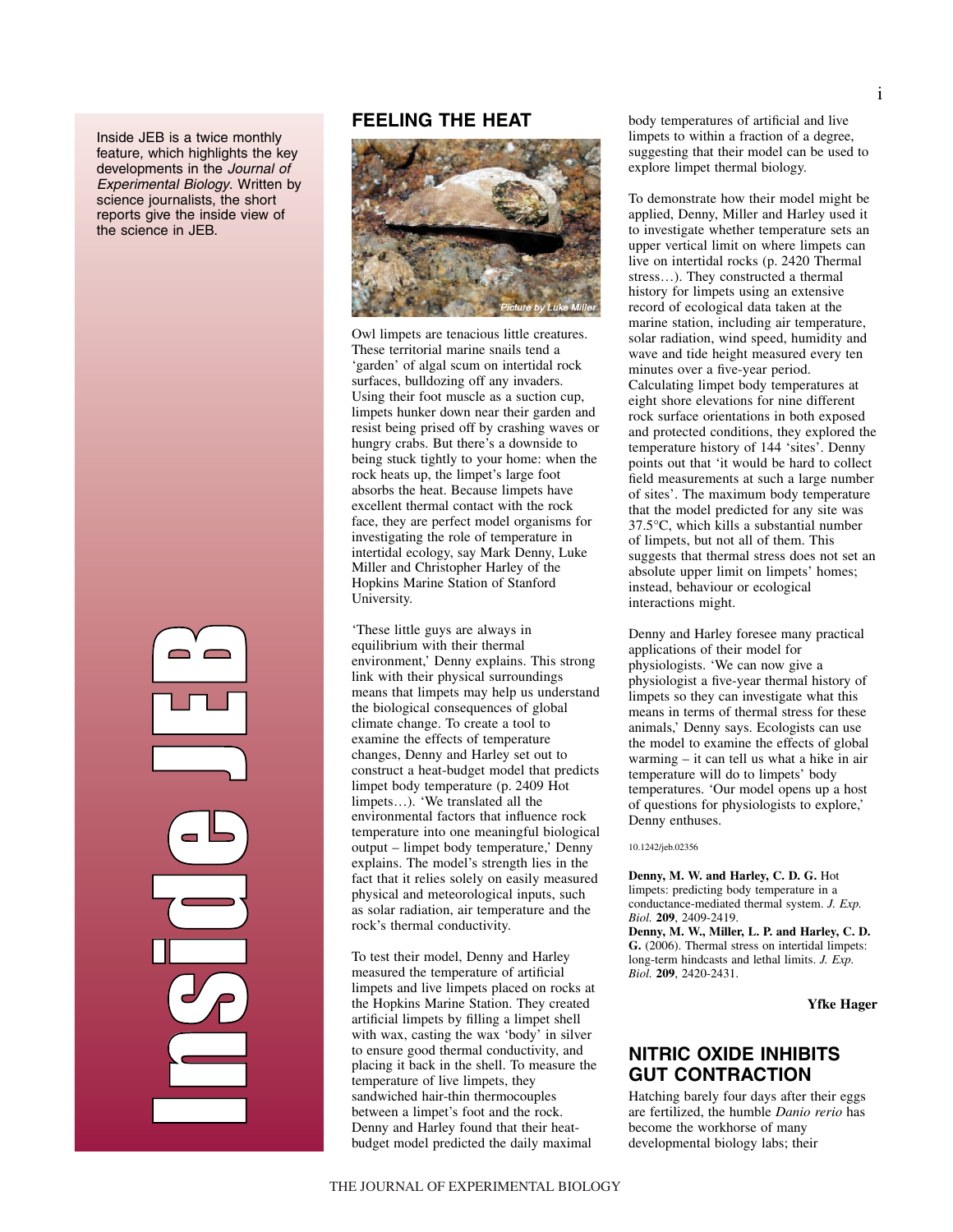

transparent eggs and larvae allow scientists to follow the development of embryonic tissues in the rapidly growing young. Anna Holmberg, Catharina Olsson and Susanne Holmgren from Göteborg University, Sweden, have taken full advantage of this to scrutinise the development of gut motility in tiny zebrafish larvae. Holmberg explains that the team had already discovered that the neurotransmitter acytylcholine appears to stimulate gut contractions. Keen to discover other neurotransmitters that regulate gut activity in the developing fish, the team turned their attention to a molecule that is known to inhibit gut contractions in adults, nitric oxide, to see if the youngsters produce the neurotransmitter and whether their embryonic intestines are able to respond to it (p. 2472).

Gently immobilising the embryos and larvae in soft agarose, the team were able to monitor the microscopic animals' gut contractions as they exposed the developing fish to compounds that stimulated and suppressed nitric oxide synthesis. Holmberg explains that the developing youngsters intestines only begin pulsating about 3-4 days after fertilization, so it wasn't clear whether or not the embryos' intestines responded to nitric oxide at 3 days. However, by 4 days development, Holmberg could clearly see that the embryonic fishes' guts were affected by the presence and absence of nitric oxide; nitric oxide appeared to inhibit gut contraction even before the youngsters begin feeding. And the neurotransmitter's effects became stronger as the youngsters developed.

Curious to know whether the 3-day-old youngsters were unable to synthesise nitric oxide or simply lacked the equipment to respond to it, the team probed the intestines of the developing fish, ranging from 2-day-old embryos to 7-day-old larvae, for nitric oxide synthase, the enzyme that synthesizes nitric oxide, to see if the tiny fish were capable of producing the neurotransmitter. Surprisingly, even the 2-day-old embryos expressed nitric oxide synthase. The team suspect that even though the developing fish can produce nitric oxide, their intestines are too immature to propagate the gut's rippling contractions.

According to Holmberg, the guts of zebrafish larvae begin responding to the inhibitory effects of nitric oxide at about the same time that they become responsive to acetylcholine, and she suspects that 'there is probably a co-functionality between these two pathways to balance sweeping gut contractions at a desired frequency'.

10.1242/jeb.02355

**Holmberg, A., Olsson, C. and Holmgren, S.** (2006). The effects of endogenous and exogenous nitric oxide on gut motility in zebrafish *Danio rerio* embryos and larvae. *J. Exp. Biol.* **209**, 2472-2479.

# **HOW COD COPE IN THE COLD**



When your body temperature is determined by your surroundings, and your metabolism is tightly tied to your temperature, life becomes an energy-balancing act when you have to counteract the cold. But how do cold-blooded creatures regulate their physiology to survive at low temperatures? Knowing that the tissues of cold adapted eurythermal marine species respond to the cold by increasing their mitochondrial content, Hans-Otto Pörtner and his colleagues from the Alfred-Wegener Institute for Polar and Marine Research decided to find out how cod populations from icy Arctic waters and the more temperate North Sea regulate their mitochondrial physiology to cope in cold conditions. Focusing on mitochondrial citrate synthase and cytochrome oxidase, two key metabolic mitochondrial enzymes, Nils Koschnick, Lars Eckerle, Magnus Lucassen and Pörtner monitored the proteins' transcription levels in fish from both populations and found that citrate synthase transcription and enzyme activity in white muscle are tightly correlated with the fishes' environmental temperature  $(p. 2462)$ .

But first Koschnick and Lucassen had to clone and sequence both the cod citrate synthase and cytochrome oxidase genes before they could begin tracking the

transcriptional responses under different environmental conditions. Having successfully sequenced regions of both genes, the team acclimated fish from the Arctic and North Sea populations to temperatures of 4 and 10°C, before collecting samples of two major metabolic organs, white muscle and liver, from each group and analysing the mRNA levels and enzyme activities.

While there were no readily noticeable trends in either enzymes' expression pattern in the livers of warm and cold acclimated Arctic and North Sea fish, the team found a strong correlation between the citrate synthase transcription levels and enzyme activities in the white muscle of both populations. Both populations of cold acclimated fish increased their citrate synthase mRNA levels massively when acclimated to 4°C, but the Arctic population seemed to have a much greater adaptive capacity to the cold, increasing their citrate synthase mRNA levels twice as much as the North Sea cod. The cod's citrate synthase levels were under tight temperature regulated transcriptional control and the Arctic fish had a greater expression capacity than their temperate cousins.

The team is now keen to find out what regulates the differences in both populations' citrate synthase responses. Pörtner explains that there are few other examples where two populations of the same species have different expression capacities for the same gene, and says that the cod's mitochondrial response could possibly explain the Arctic fish's low growth and high oxygen consumption rates relative to more temperate cod populations. Pörtner adds that the Arctic cod is not the only fish to experience ice cold waters; stenotherms trapped behind the Polar Front in the Antarctic Ocean are subject to a slightly colder, but highly stable, thermal environment. According to Pörtner, cold acclimation is energetically more costly for eurythermal fish adapted to a wide range of temperatures than for stenothermal fish, giving us another perspective on the alternative approaches adopted by coldblooded creatures to survive at low temperatures.

#### 10.1242/jeb.02353

**Lucassen, M., Koschnick, N., Eckerle, L. G. and Pörtner, H.-O.** (2006). Mitochondrial mechanisms of cold adaptation in cod (*Gadus morhua* L.) populations from different climatic zones. *J. Exp. Biol.* **209**, 2462-2471.